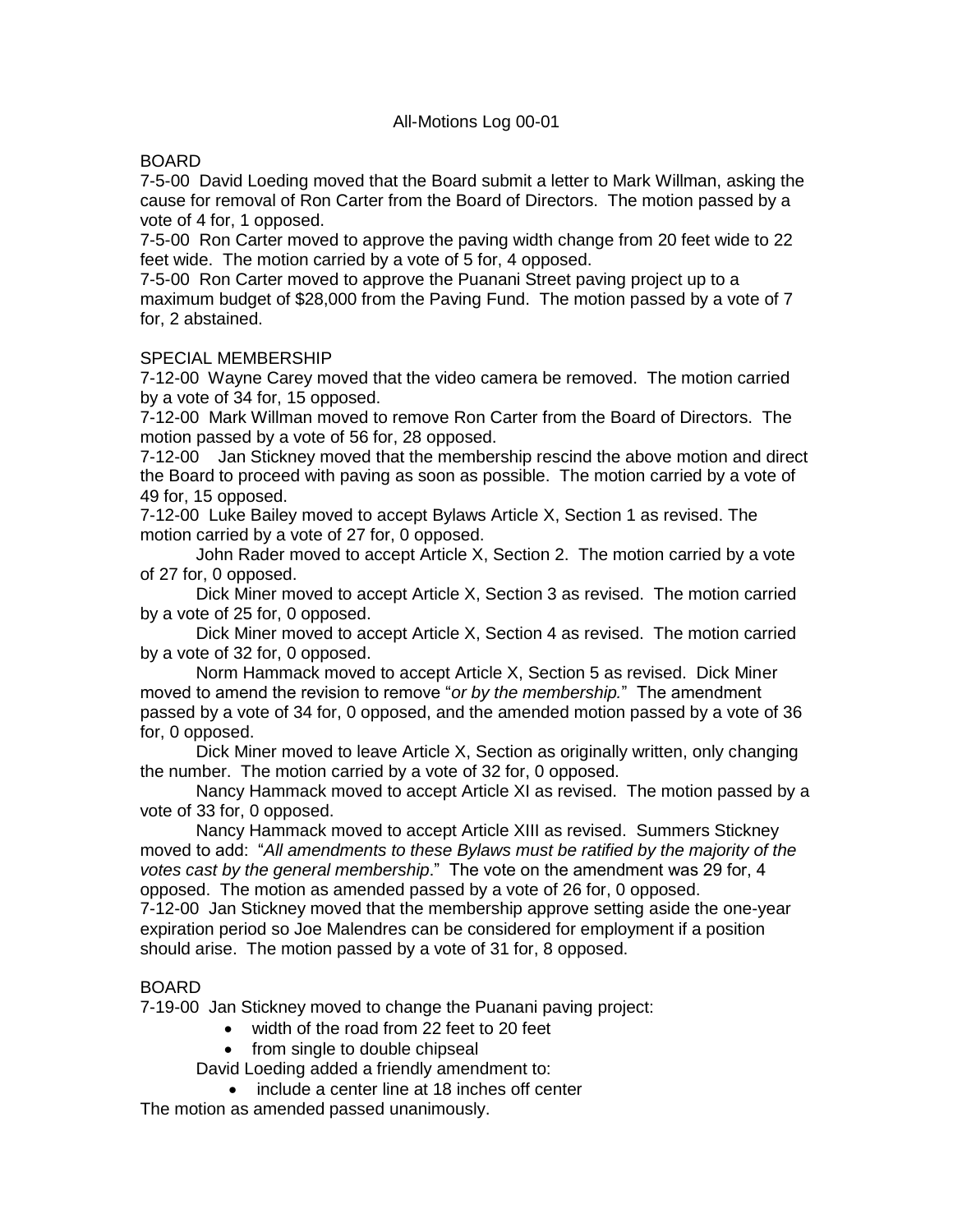7-19-00 David Loeding moved to authorize our legal counsel to make an offer of \$2500 to Mr. Pederson. Mya PawU offered a friendly amendment to offer orally and have Mr. Pederson ask for an offer. The motion as amended carried.

7-19-00 Tegen Greene moved to accept Directors and Officers insurance for \$1100, if we cannot get a lower rate. The motion carried unanimously.

### BOARD

8-16-00 Mya PawU moved to pay half of Joe Malendres' expense for his personal cell phone until we get one for the RMC, which is on order. The motion passed. 8-16-00 Joe Malendres moved to discontinue email. The motion failed.

### BOARD

9-20-00 Jan Stickney moved to approve funds for the Lito bid for plans for our first structure, a small dwelling, on the OLCA property. The motion carried.

9-20-00 Jan Stickney moved to accept writing the letter to Mr. Pederson as stated in executive session. The motion carried.

9-20-00 Joe Malendres moved to purchase a spreader box from Roy Mishero for \$2000. The motion carried by a vote of 6 for, 2 abstained.

### BOARD

10-18-00 Mya PawU moved to authorize the President to submit the application for a special use permit for a small dwelling and cesspool for our Community Lot. The motion carried unanimously.

10-18-00 Mya PawU moved to ask the membership to increase the MRMA to \$75. The motion carried.

10-18-00 Mya PawU moved that if the MRMA increase passes, that 10% be put toward paving. The motion carried.

10-18-00 Janet Mochizuki moved to pursue the Neighborhood Watch grant. The motion carried unanimously.

10-18-00 Mya PawU moved to pursue the Hawaii Community Foundation Neighborhood grant for our Community Lot. The motion passed unanimously.

10-18-00 Mya PawU moved to prepare and send the letter to Mr. Pedersen discussed in the executive session. The motion carried.

#### BOARD

11-19-00 Janet Mochizuki moved to clarify the October motions by stating that if the \$75 MRMA is approved by the membership, \$5.50 from each MRMA will go to paving. The motion carried unanimously.

11-19-00 Joe Malendres moved to spend \$500 to build barriers and emergency signs. The motion carried unanimously.

11-19-00 Jan Stickney moved to send the letter to Mr. Pederson. The motion carried.

## BOARD

12-20-00 Jan Stickney moved to approve up to \$36,000 for the Orchidland Drive paving project. The motion carried unanimously.

12-20-00 David Loeding moved to purchase signs stating "All heavy equipment must be trailered in," with a warning of a fine; "Private roads—travel at own risk" and "Neighborhood Watch." The motion passed.

12-20-00 Jan Stickney moved to borrow funds from Lot Development for Neighborhood Watch signs. Janet Mochizuki made a friendly amendment to take funds from the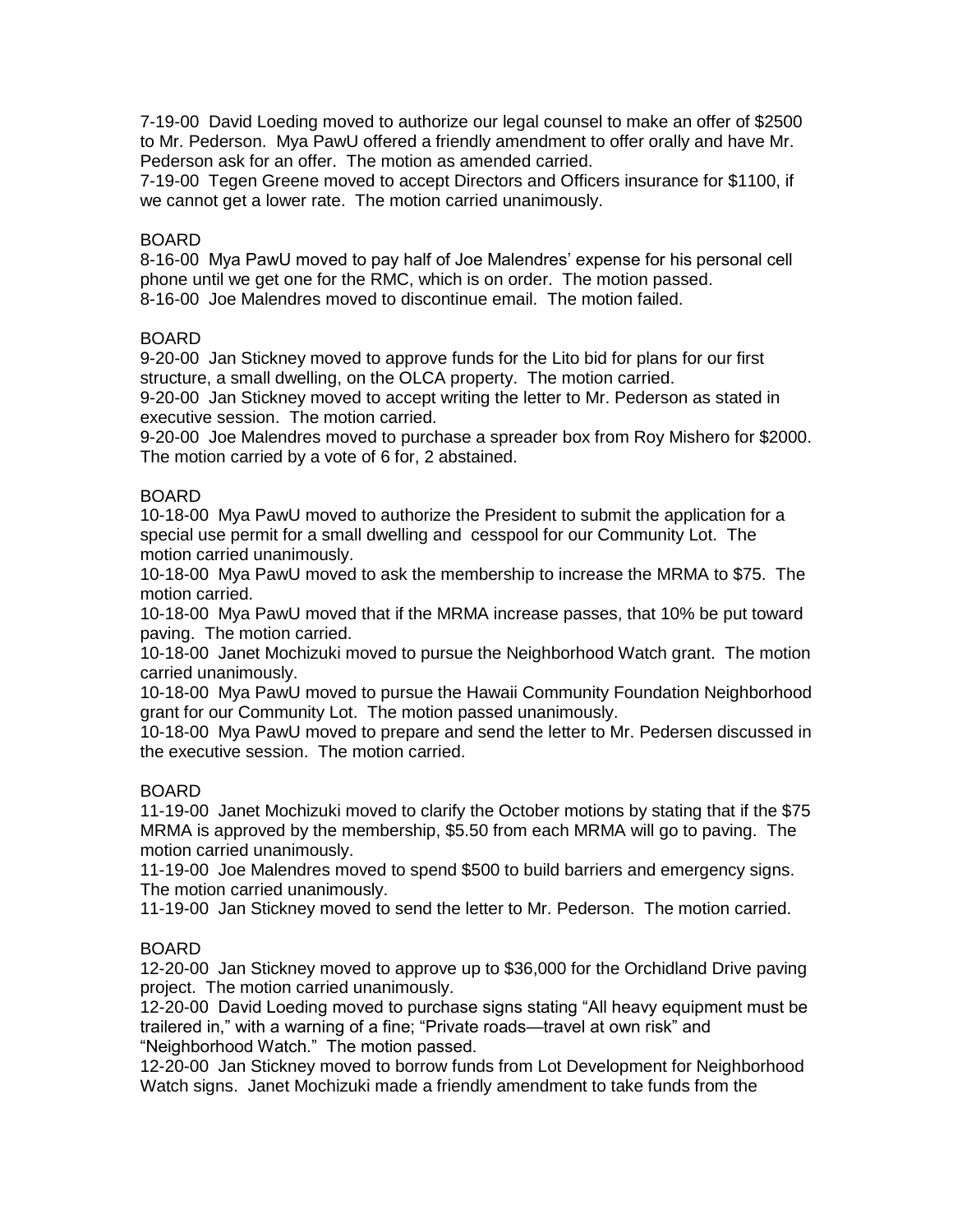Contingency Fund instead, which was accepted. The amended motion passed unanimously.

12-20-00 Jan Stickney moved to approve Trina Parry's request to send a letter to residents asking for their participation in the phone tree. The motion carried.

## BOARD

1-17-01 Tegen Greene moved to apply for a Legislative grant to repair  $39<sup>th</sup>$  and Pohaku Dr. The motion carried unanimously.

1-17-01 Jan Stickney moved to apply for a second Legislative grant for Phase I of the Lot Development. The motion carried unanimously.

1-17-01 Mya PawU moved to allow Gary Dalton to improve  $39<sup>th</sup>$  Ave. in response to the emergency flood condition.

# BOARD

2-21-01 Mya PawU moved to rewrite and resubmit the SBA loan application, and also to submit it to the membership for approval. The motion carried.

2-21-01 Dave Loeding moved that the Board support Joe Malendres' decisions based on past history of his expertise. The motion carried unanimously.

2-21-01 Mya PawU moved to allow an increase of \$5000 to the Orchidland paving project, so that we can pave from Orchidland Drive across  $36<sup>th</sup>$  to the end of our lot at the same time, so that both frontages on the lot are paved.

2-21-01 Mya PawU moved to approve that a group of lot owners at Orchidland and 35<sup>th</sup> Ave. are approved for a one-time cost share project for paving, if they pay all costs. A friendly amendment was accepted that they must pay in advance. The motion carried unanimously.

2-21-01 Jan Stickney moved that the Board authorize Dave Loeding to purchase Dale Sims' *Front-page* software for \$75, if it is needed. The motion carried.

2-21-01 Mya PawU moved to hold a special Board meeting on March 7 at 6:00 p.m. to approve the newsletter articles. The motion carried unanimously.

## SPECIAL BOARD

3-7-01 David Loeding moved to put down double chip on Auli i and Laniuma to  $36<sup>th</sup>$ Ave., and to approve \$65,000 for both projects. The motion carried unanimously.

## BOARD [*postponed from 3-21-01*]

4-4-01 Jan Stickney moved that the Board retain Brian DeLima and pay him a \$3000 retainer. Mya PawU made a friendly amendment to ask him to counterclaim for the amount paid to John Moran and our collective time, which was accepted. The motion as amended passed unanimously.

4-4-01 Mya PawU moved to spend \$100 to pursue the line of credit in case we need it. The motion carried unanimously.

4-4-01 Mya PawU moved to budget and issue certificates of appreciation to Nora Sheridan, George Sheridan and Charlotte Malendres for their extra effort on the paving projects. The motion carried unanimously.

4-4-01 Mya PawU moved to authorize Joe Malendres to spend \$825 on his truck, to use for OLCA work. The motion carried unanimously.

## MEMBERSHIP

4-21-01 Mya PawU moved to ask for a \$20 special assessment for Lot Development. After discussion, Luke Bailey offered a friendly amendment to be a voluntary donation.